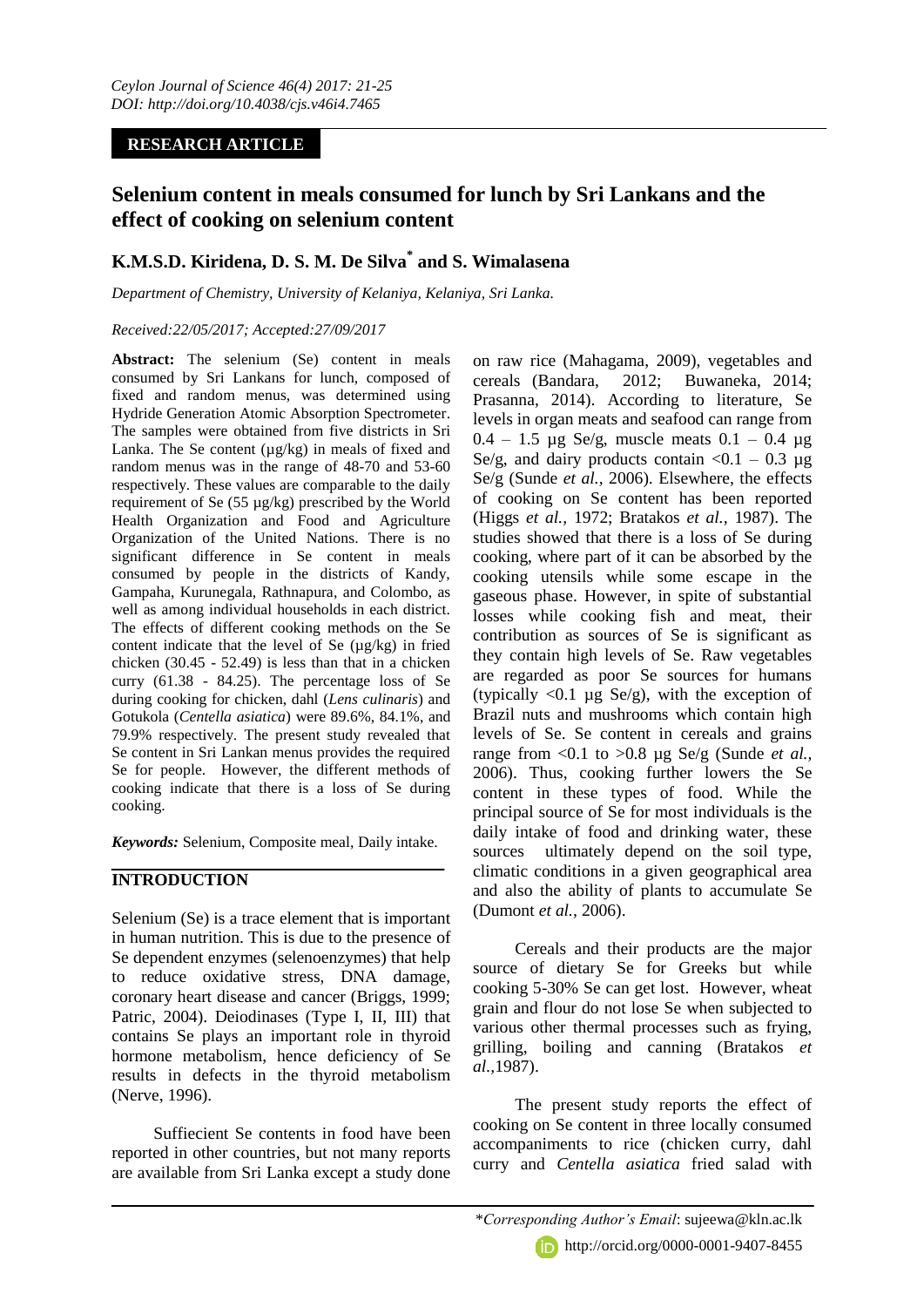coconut) and that of a composite meal consumed for lunch by Sri Lankans.

### **MATERIALS AND METHODS**

#### *Reagents*

69% Nitric acid (concentrated) (Analytical grade, Sigma - Aldrich)**,** 60% hydrogen peroxide solution (BDH)**,** 37% hydrochloric acid (concentrated) (Analytical grade, Fluka)**,** 98% sodium borohydride (Sd Fine-CHEM)**,** 99% sodium hydroxide (Sigma-Aldrich), Selenium AAS standard (Reagecon).

#### *Instrument*

Hydride Generation Atomic Absorbance Spectrometer (Analytikjena – NOVAA 400P)**.**

#### *Sampling*

Five samples of meals of fixed (rice, dahl, chicken, *C. asiatica* salad) and random lunch menus from Kandy, Gampaha, Rathnapura, Kurunegala and Colombo districts (sampled during the periods of April 2014 to October 2014 and June 2015 to August 2015) were analyzed in triplicates. Fried chicken and chicken curry prepared in five households from Kandy and Colombo districts were collected to analyze the effect of method of cooking on Se content.

Loss of Se on cooking was determined for curries prepared from chicken, dahl and *C.asiatica* prepared in households from the above two districts.

#### *Preparation of samples*

Se contents were determined in six samples that were sun dried for 6-12 hours and oven dried at 80°C for 4 hours. Accurately weighed sun dried, powdered samples (2.500 g) were digested with concentrated nitric acid (30.00 mL) at  $95 \pm 5^{\circ}$ C for 2 hours, followed by 60% hydrogen peroxide (6.00 mL). Addition of hydrogen peroxide was continued with warming until effervescence ceased. The extract was concentrated to 20.0 mL and cooled to room temperature and filtered using Whatmann No.1 filter paper. The solution was heated to 70  $\pm$  5°C for 30 min with concentrated hydrochloric acid (4.10 mL), cooled to room temperature and made up to 50.0 mL with de-ionized water in a volumetric flask. Blank samples were prepared in the same manner but without the powdered food samples.

Se content in digested samples and the standards (AAS standard - Reagecon) were analyzed using Hydride Generation Atomic Absorption Spectrophotometer after digesting the samples with  $N$ aBH<sub>4</sub> (0.5900 g) in 0.15% NaOH and 3% HCl.

#### **RESULTS AND DISCUSSION**

#### **Effect of drying method on selenium content**

**Table 1**: Comparison of Se contents in sun-dried and oven-dried samples.

|                 |                  | Mean Se content $(\mu g/kg)^*$ |                                  |  |  |
|-----------------|------------------|--------------------------------|----------------------------------|--|--|
| <b>District</b> | <b>Household</b> | <b>Sun Drying</b>              | <b>Oven Drying</b>               |  |  |
|                 |                  | $(6 - 12$ hrs)                 | $(-80^{\circ}C - 4 \text{ hrs})$ |  |  |
| Kandy           |                  | $66.93 \pm 2.50$               | $66.56 \pm 1.30$                 |  |  |
|                 | 2                | $43.15 \pm 8.90$               | $42.74 \pm 0.81$                 |  |  |
|                 | 3                | $43.54 \pm 0.13$               | $43.17 \pm 2.27$                 |  |  |
| Kurunegala      | 1                | $47.37 \pm 8.20$               | $46.29 \pm 2.88$                 |  |  |
|                 | $\mathfrak{D}$   | $70.95 \pm 7.89$               | $71.38 \pm 1.80$                 |  |  |
|                 | 3                | $59.04 \pm 9.81$               | $59.08 \pm 0.48$                 |  |  |

\*Mean ± Standard deviation of determination carried out in triplicates.

Se contents measured in differently dried food samples were similar (Table 1), hence sun drying method was selected as the preferred method of drying for the meal samples.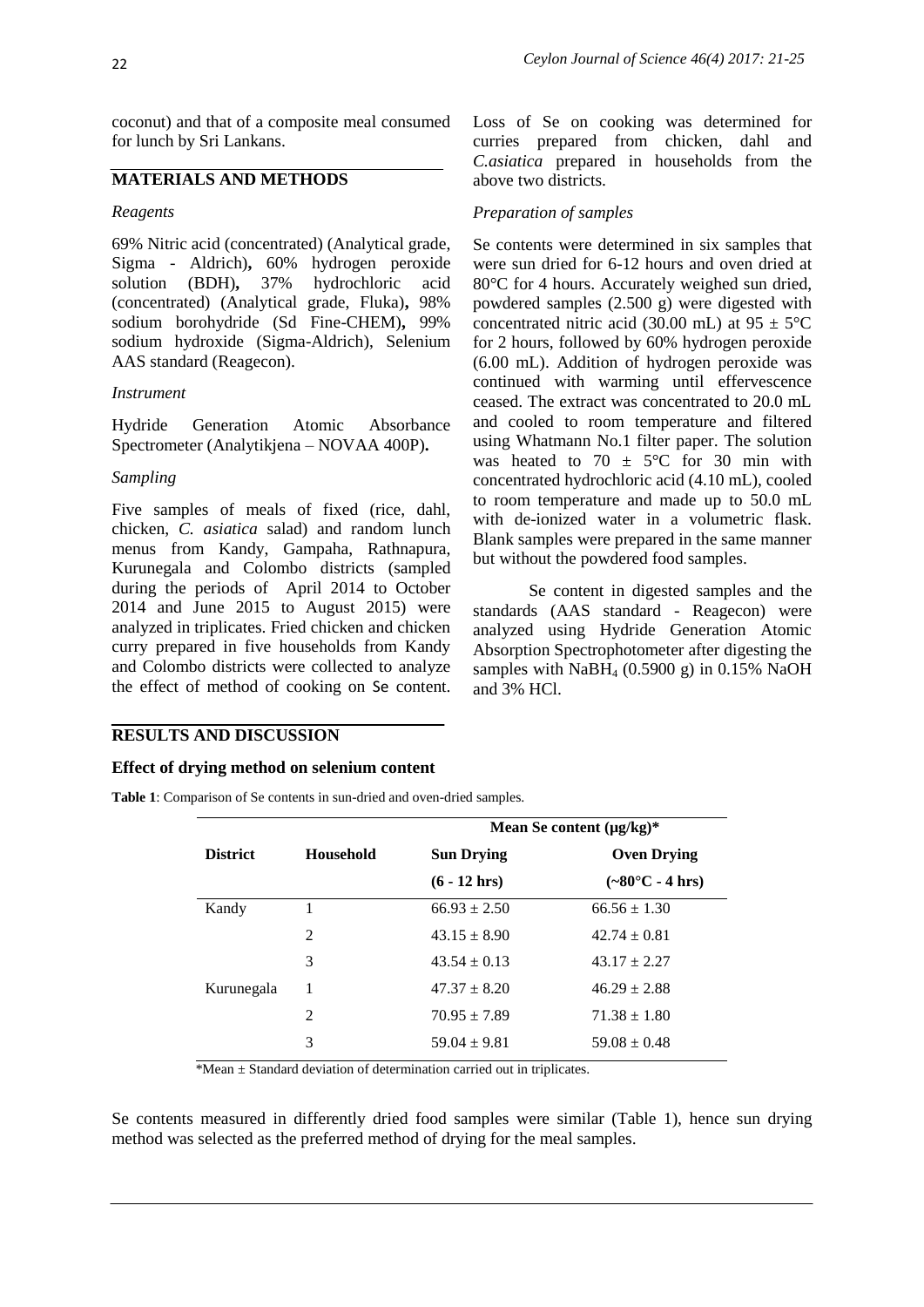#### **Selenium contents in random menus**

**Table 2:** Se contents in meals (random menu) from different households in each district. Significant differences are highlighted using different lowercase letters. Means were compared between districts.

| <b>Household</b> | Se content $(\mu g/kg)^*$ |                                                                                                                                                                      |                      |                                                                                                                                     |                      |
|------------------|---------------------------|----------------------------------------------------------------------------------------------------------------------------------------------------------------------|----------------------|-------------------------------------------------------------------------------------------------------------------------------------|----------------------|
|                  | Kandy                     | Gampaha                                                                                                                                                              | Kurunegala           | Rathnapura                                                                                                                          | <b>Colombo</b>       |
|                  |                           | 57.93 $(\pm 17.39)^a$ 57.87 $(\pm 07.98)^a$ 59.82 $(\pm 10.93)^a$ 55.19 $(\pm 18.32)^a$ 63.75 $(\pm 17.02)^a$                                                        |                      |                                                                                                                                     |                      |
| $\mathcal{L}$    | 61.52 $(\pm 13.38)^a$     |                                                                                                                                                                      |                      | $45.06 \left(\pm 18.87\right)^a$ 50.96 $\left(\pm 14.78\right)^a$ 48.65 $\left(\pm 19.35\right)^a$ 57.49 $\left(\pm 15.07\right)^a$ |                      |
|                  |                           | $48.15 \left(\pm 22.04\right)^a$ 58.14 $\left(\pm 14.87\right)^a$ 64.13 $\left(\pm 19.88\right)^a$ 64.52 $\left(\pm 25.20\right)^a$ 56.73 $\left(\pm 21.22\right)^a$ |                      |                                                                                                                                     |                      |
| <b>Mean</b>      | 55.87 $(\pm 6.92)^a$      | 53.69 $(\pm 7.47)^a$                                                                                                                                                 | 58.30 $(\pm 6.71)^a$ | 56.12 $(\pm 7.98)^a$                                                                                                                | 59.32 $(\pm 3.85)^a$ |

\*Mean ± Standard deviation of determination carried out in triplicates.

#### **Selenium content in fixed menus**

**Table 3**: Se contents in meals (fixed menu) from different households in each district. Significant differences are highlighted using different lowercase letters. Means were compared between districts.

| Household     | Se content $(\mu g/kg)^*$                   |                                             |                       |                       |                       |
|---------------|---------------------------------------------|---------------------------------------------|-----------------------|-----------------------|-----------------------|
|               | Kandy                                       | Gampaha                                     | Kurunegala            | <b>Rathnapura</b>     | <b>Colombo</b>        |
|               | 63.40 $(\pm 02.30)^a$ 62.19 $(\pm 7.97)^a$  |                                             | 80.42 $(\pm 18.80)^a$ | 58.46 $(\pm 7.25)^a$  | 59.55 $(\pm 3.48)^a$  |
| $\mathcal{L}$ |                                             | 68.75 $(\pm 19.69)^a$ 69.41 $(\pm 14.62)^a$ | 66.98 $(\pm 23.85)^a$ | 32.45 $(\pm 14.77)^a$ | 40.13 $(\pm 16.80)^a$ |
| 3             | 47.70 $(\pm 14.34)^a$ 78.31 $(\pm 18.36)^a$ |                                             | 64.08 $(\pm 7.78)^a$  | 61.73 $(\pm 7.40)^a$  | 45.25 $(\pm 28.86)^a$ |
| Mean          | 59.95 $(\pm 10.94)^a$                       | 69.97 $(\pm 8.07)^a$                        | 70.49 $(\pm 8.72)^a$  | $50.88(\pm 16.04)^a$  | $48.31(\pm 10.06)^a$  |

 $*$ Mean  $\pm$  Standard deviation of determination carried out in triplicates.

Significant difference was not observed in the Se levels in meals ( random menu and fixed menu) consumed in each district (along the columns), though the standard deviations varied between  $\pm$  7 to  $\pm$  26 µg/kg and  $\pm$  2 to  $\pm$  29  $\pm$ , respectively (Tables 2 and 3). In random menu samples, higher Se concentrations were recorded as the meals are rich in protein-containing food items such as meat, fish, legumes etc. The present study revealed that mean Se content (µg/kg) in meals (fixed menu and random menu) consumed by people in the five selected districts in Sri Lanka were 56.67 and 59.92 respectively. This value is comparable to the daily requirement of 55 µg/day as stated by the Food and Nutrition Board, Institute of Medicine, USA.

#### **Effect of cooking on selenium**

Se contents in chicken curry were greater than that in fried chicken (Table 4). This may be due to higher temperature used in frying compared to that used in preparing a chicken curry resulting volatilization losses of Se. The reason for the differences in the level of Se between the two districts could be due to different factors involved in cooking such as temperature, duration of cooking and the type and diet of the chicken.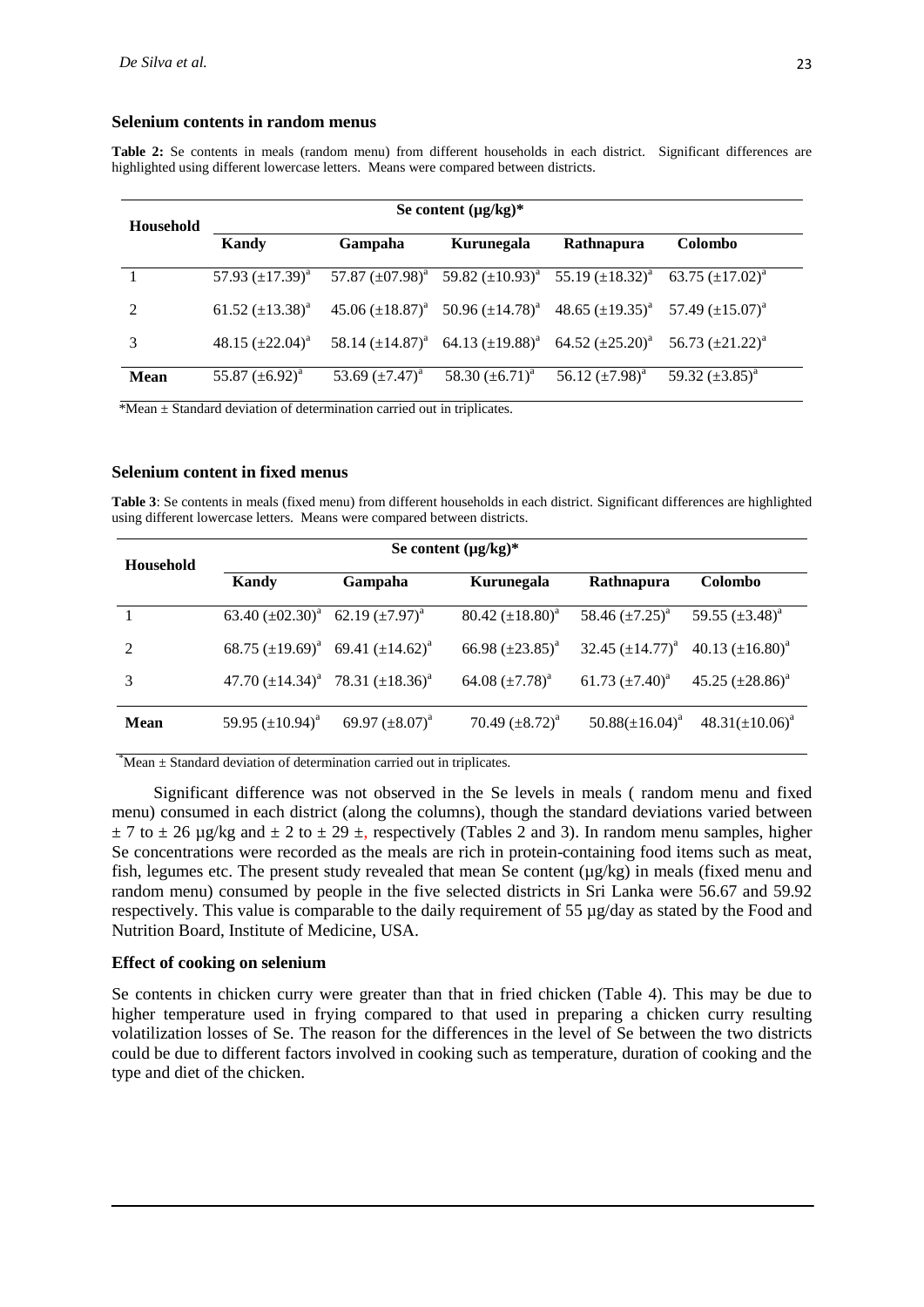| Type of curry | Se content $(\mu g/kg)^*$                                                   |                  |  |
|---------------|-----------------------------------------------------------------------------|------------------|--|
|               | Kandy                                                                       | Colombo          |  |
| Chicken-curry | $84.25 \pm 1.86$                                                            | $61.38 \pm 0.56$ |  |
| Chicken-fried | $30.45 + 0.62$                                                              | $52.49 \pm 1.51$ |  |
|               | $*Mean \pm Standard$ deviation of determination carried out in triplicates. |                  |  |

**Table 4:** Effect of method of cooking on Se content in chicken in households in Kandy and Colombo districts

**Table 5:** Se content in different curries in households in Kandy and Colombo districts.

| Type of curry   | Se content $(\mu g/kg)^*$ |                      |  |
|-----------------|---------------------------|----------------------|--|
|                 | Kandy $(\mu g/kg)$        | Colombo $(\mu g/kg)$ |  |
| Chicken - curry | $84.25 \pm 1.86$          | $61.38 \pm 0.56$     |  |
| Dahl - curry    | $51.41 \pm 1.50$          | $67.87 \pm 0.55$     |  |
| Cooked Salad    | $47.54 \pm 1.47$          | $78.72 \pm 1.07$     |  |
|                 |                           |                      |  |

\*Mean ± Standard deviation of determination carried out in triplicates.

**Table 6:** Percentage loss of Se during cooking.

|               |                     | Se content $(\mu g/kg)^*$     |                    |  |
|---------------|---------------------|-------------------------------|--------------------|--|
| Type of curry | Cooked $(\mu g/kg)$ | $\mathbf{R}$ aw ( $\mu$ g/kg) | Loss of Se $(\% )$ |  |
| Chicken       | $72.81 \pm 2.55$    | $702.39 \pm 9.11$             | $89.63 \pm 15.59$  |  |
| Dahl          | $45.04 \pm 8.38$    | $282.40 \pm 10.03$            | $84.05 \pm 8.94$   |  |
| Cooked Salad  | $63.13 \pm 1.20$    | $315.17 \pm 7.57$             | $79.97 \pm 6.02$   |  |

\*Mean ± Standard deviation of determination carried out in triplicates.

A significant difference was observed in Se content with the type of food (Table 5). The cause for these differences could be due to different factors involved in cooking such as temperature, duration of cooking and the nature of the food type.

#### **Percentage loss of selenium on cooking**

The results showed a considerable loss of Se during cooking processes of all food items tested (Table 6).

### **CONCLUSIONS**

The present study revealed that the intake of Se (per meal) by Sri Lankans is in the range 48 - 70

µg/kg. No significant differences were observed in Se contents in meals among the selected districts as well as among individual households. Se content in cooked food varied possibly depending on the method of cooking and the type of food. Different cooking methods lead to the loss of Se. However, the cooked meals contain considerable amount of Se in the diet to be available as a micronutrient.

### **ACKNOWLEDGMENT**

We are grateful for the financial assistance given by National Science Foundation, Sri Lanka. (Grant RG/2010/AG/03).